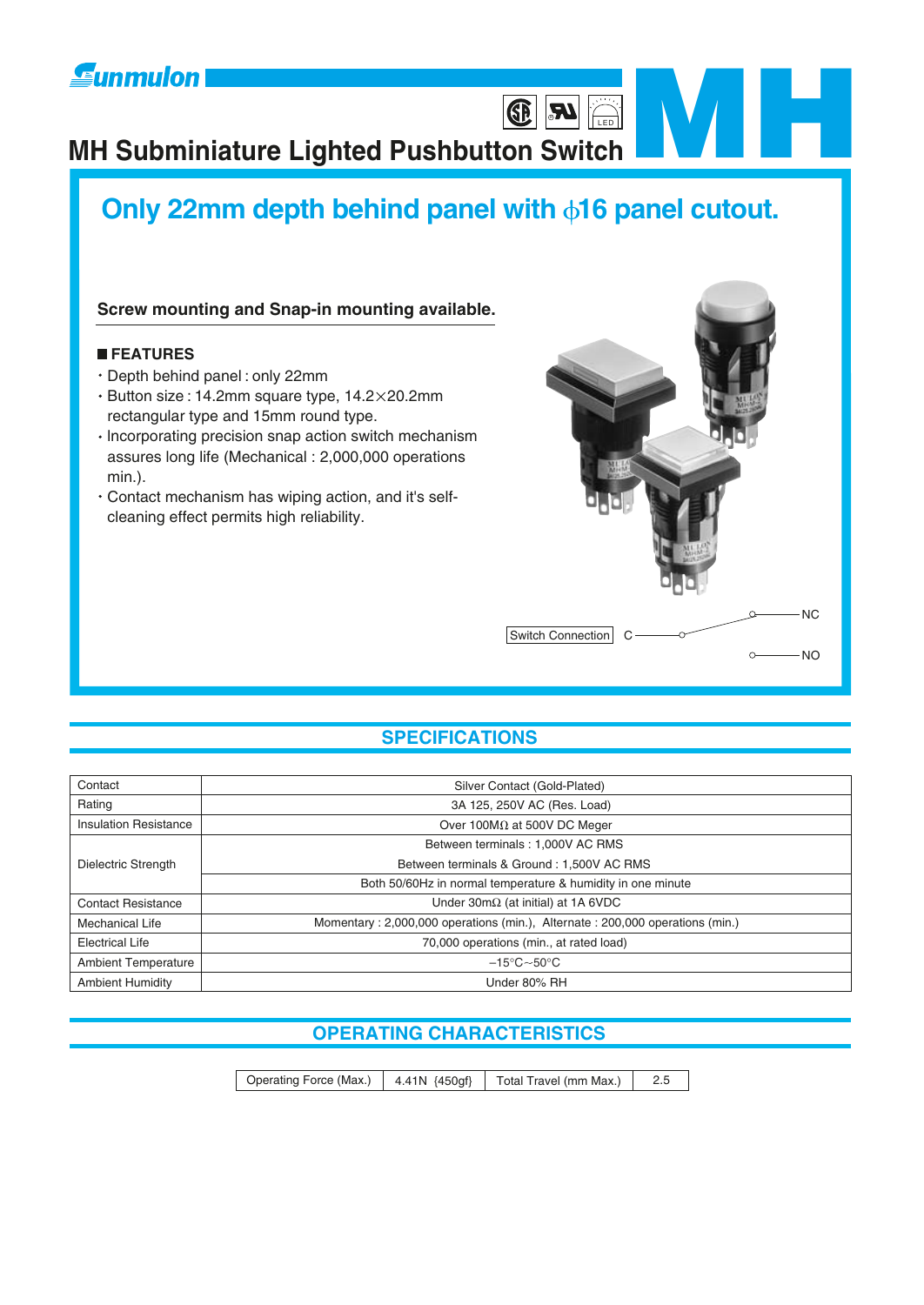

# *<u>Eunmulon</u>*

# **DIMENSIONS**



Tolerance :  $\pm$ 0.4mm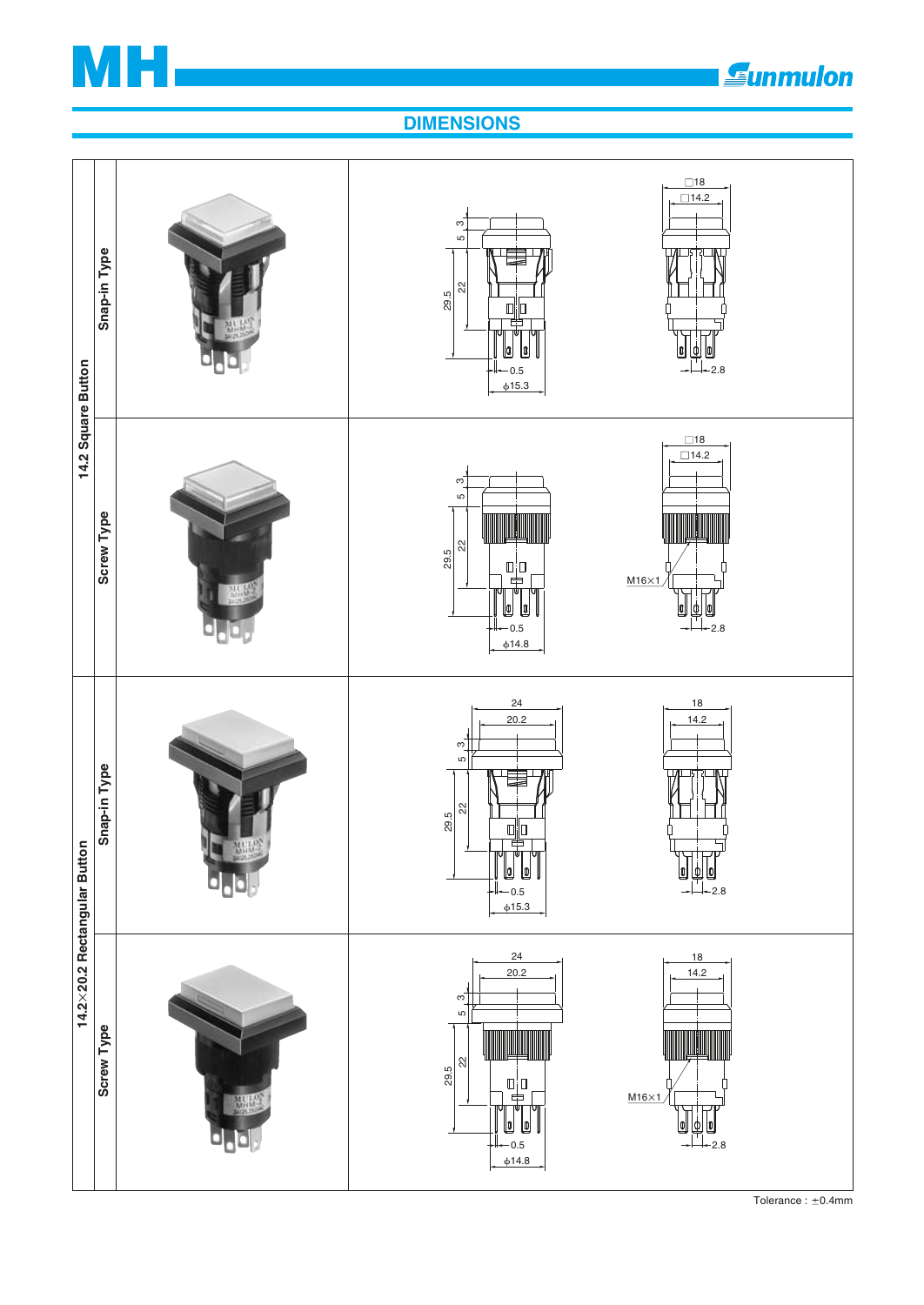# **Sunmulon**

# **MH**

# **DIMENSIONS**



# **INTERNAL CONNECTION ARRANGEMENTS**

### **LED (Any size)**



Tolerance :  $\pm$ 0.4mm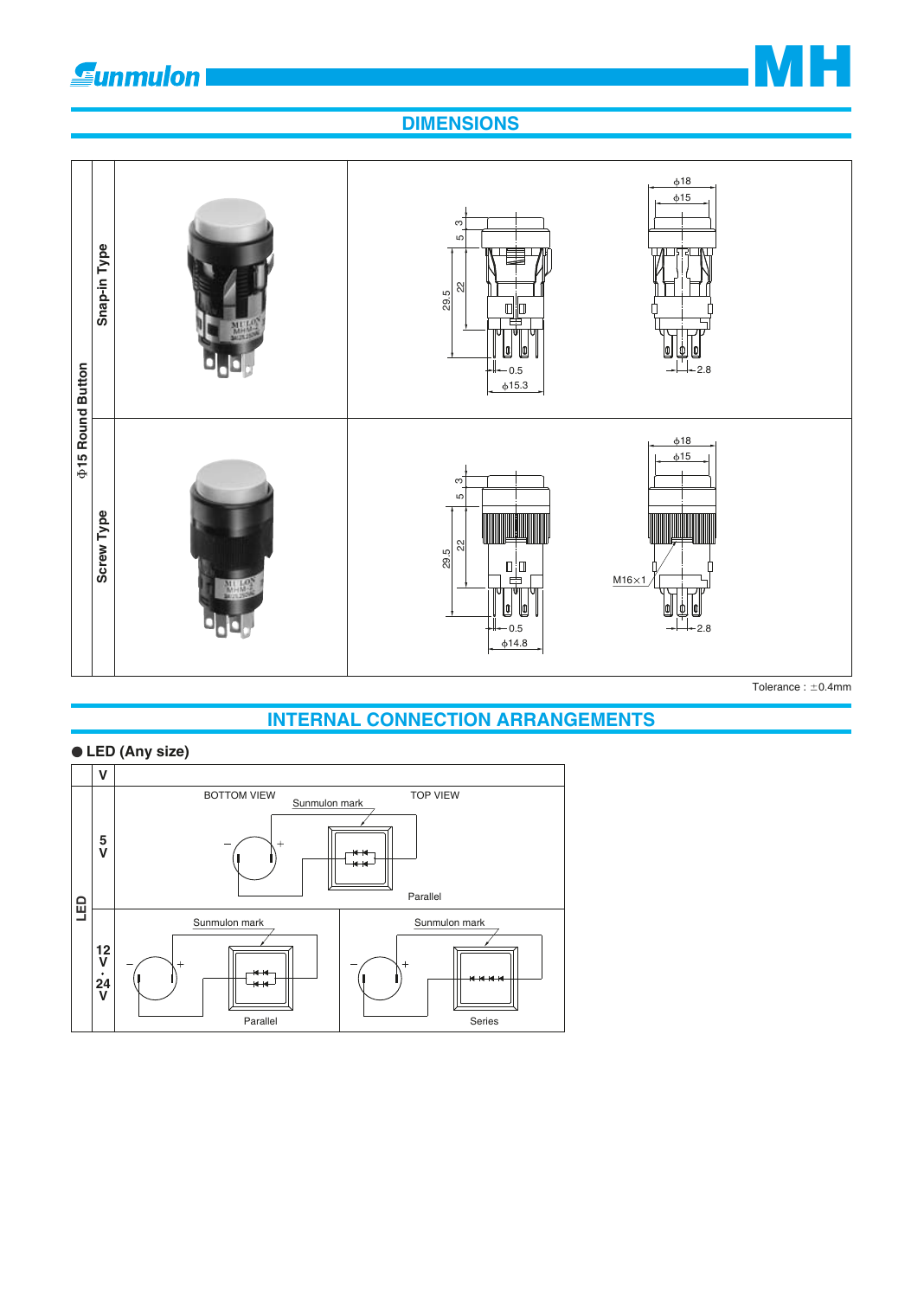

# **Gunmulon**

### **TERMINALS**



### **TERMlINAL SHAPES / DIMENSIONS**





Solder/Tab Terminal Printed circuit Terminal

#### ● TERMINAL SHAPE **● TERMINAL SHAPE** (BOTTOM VIEW)



### **LED RATING**

#### **LED Rating (CaIculated at 4-chip LED)**

|                                 | _ED         |       |               |       |  |
|---------------------------------|-------------|-------|---------------|-------|--|
| Item                            | Parallel    |       | <b>Series</b> |       |  |
|                                 | Red, Yellow | Green | Red, Yellow   | Green |  |
| Max. Operating Current IFM (mA) | 40          | 40    | 20            | 20    |  |
| DC Reverse Voltage VR (V)       | 10          | 10    | 20            | 20    |  |
| Forward Voltage VF (V)          | 4.2         | 4.2   | 8.4           | 8.4   |  |
| Forward Current IF (mA)         |             | 25    | 4             | 13    |  |

 $%$  In case of pulse lighting, please note following conditions.

IFM=120mA (DC current tor one LED. all colors)

Where : Pulse width (PW)=100msec.

Duty Ratio (DR)=10–1

# **EXTERNAL RESISTOR**

Internal LED protective resistor is not incorporated. Refer to the following valued series connection.

The value of the series resistor can be determined by the formula:

|               | Hefer to the following valued series connection. |                   |                   | (Calculated at 4-chip LED) | <u>ivi illulu.</u>                          |       |    |
|---------------|--------------------------------------------------|-------------------|-------------------|----------------------------|---------------------------------------------|-------|----|
| Voltage(V)    |                                                  | Parallel          |                   | Series                     |                                             |       | 1p |
|               | Red, Yellow                                      | Green             | Red, Yellow       | Green                      | $R = \frac{Vcc - VF}{IF}$                   |       |    |
| $5(\pm 5\%)$  | $130\Omega$ 1/8W                                 | $33\Omega$ 1/8W   |                   |                            |                                             | ≑ Vcc |    |
| $12(\pm 5\%)$ | $1200\Omega$ 1/4W                                | 330 $\Omega$ 1/4W | $1100\Omega$ 1/8W | $300\Omega$ 1/8W           | Vcc: Supply Voltage<br>VF : Forward Voltage |       |    |
| $24(\pm 5\%)$ | 3300Ω 1/2W                                       | 820 $\Omega$ 1/2W | $4300\Omega$ 1/2W | 1300 $\Omega$ 1/2W         | IF: Forward Current                         |       |    |

 $V_{E}$ Vcc: Supply Voltage VF : Forward Voltage  $R = \frac{Vcc - VF}{Vc}$ 

IF : Forward Current

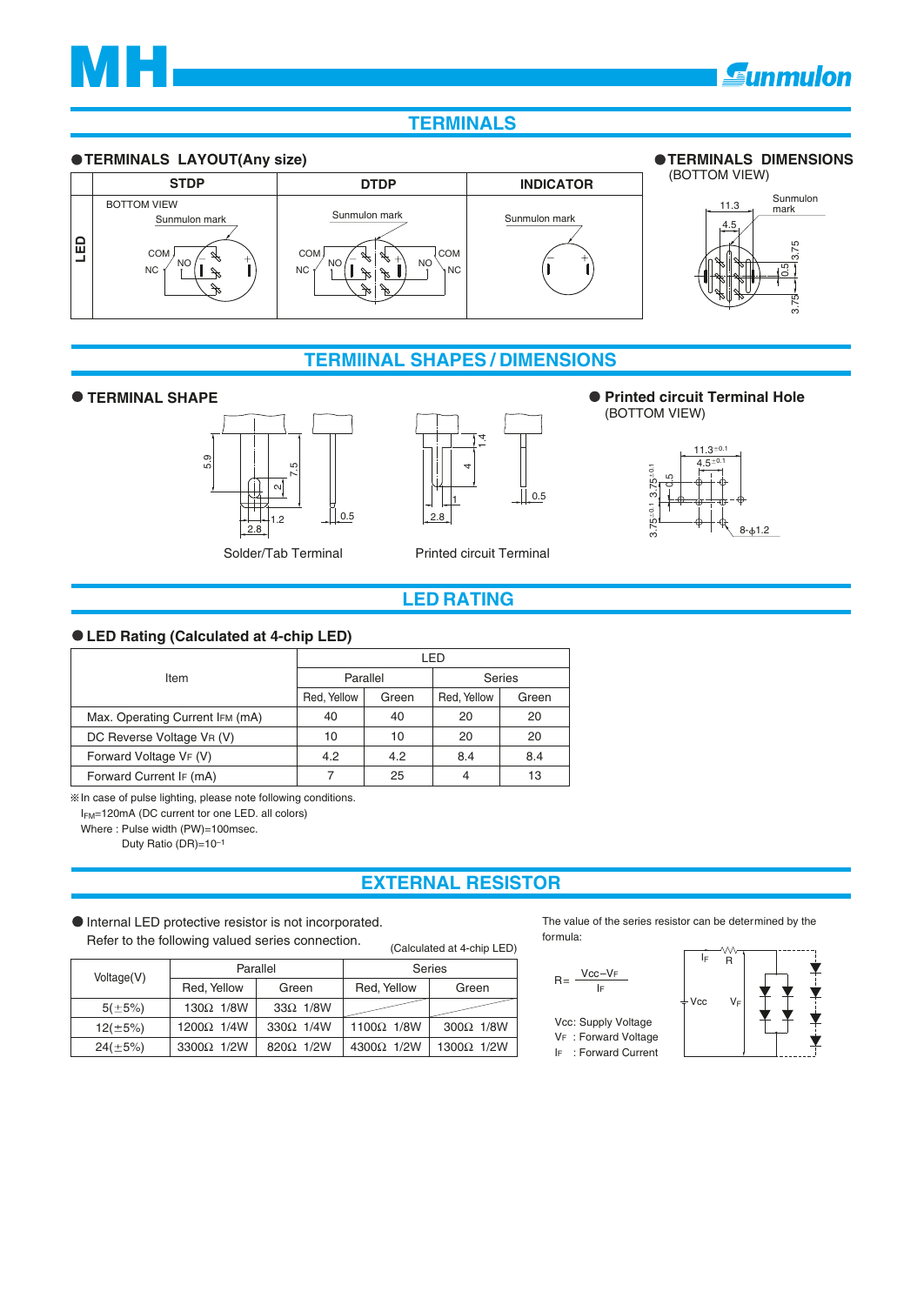# **gunmulon**



# **PANEL LAYOU T / PANEL CUT DIMENSIONS**

#### **14.2 Square Button**



#### **14.2 20.2 Rect. Button**



#### ● **615 Round Button**

|                        | <b>Panel Layout</b>                                                                         | <b>Panel Cut Dimensions</b>                                                                       |
|------------------------|---------------------------------------------------------------------------------------------|---------------------------------------------------------------------------------------------------|
| Normal                 | $18m^{+0.5}_{0}$<br>$18n^{+0.5}_{0}$                                                        | $\phi$ 16 <sup>+0.3</sup><br>min.18 min.18<br>$-R8.8_{-0.1}^{0}$<br>min.18<br>`R1.5(snap-in only) |
| Cover<br>Guard<br>With | 23.8<br>4<br>$\circ$<br>$\mathbf$<br>$18n + 0.5$                                            | $\varphi 16~^{+0.3}_{-0}$<br>min.18 $\mid$ min.18                                                 |
|                        | * Panel Cut Dimension should be after Panel Painting.<br>n : number of switches(horizontal) | O Panel thickness<br>Screw<br>$0.5$ mm $\sim$ 5mm                                                 |

m : number of switches(vertical)

Snap-in With guard cover  $0.5$ mm $\sim$ 2.7mm  $1mm - 3.2mm$ 

Tolerance :  $\pm$ 0.4mm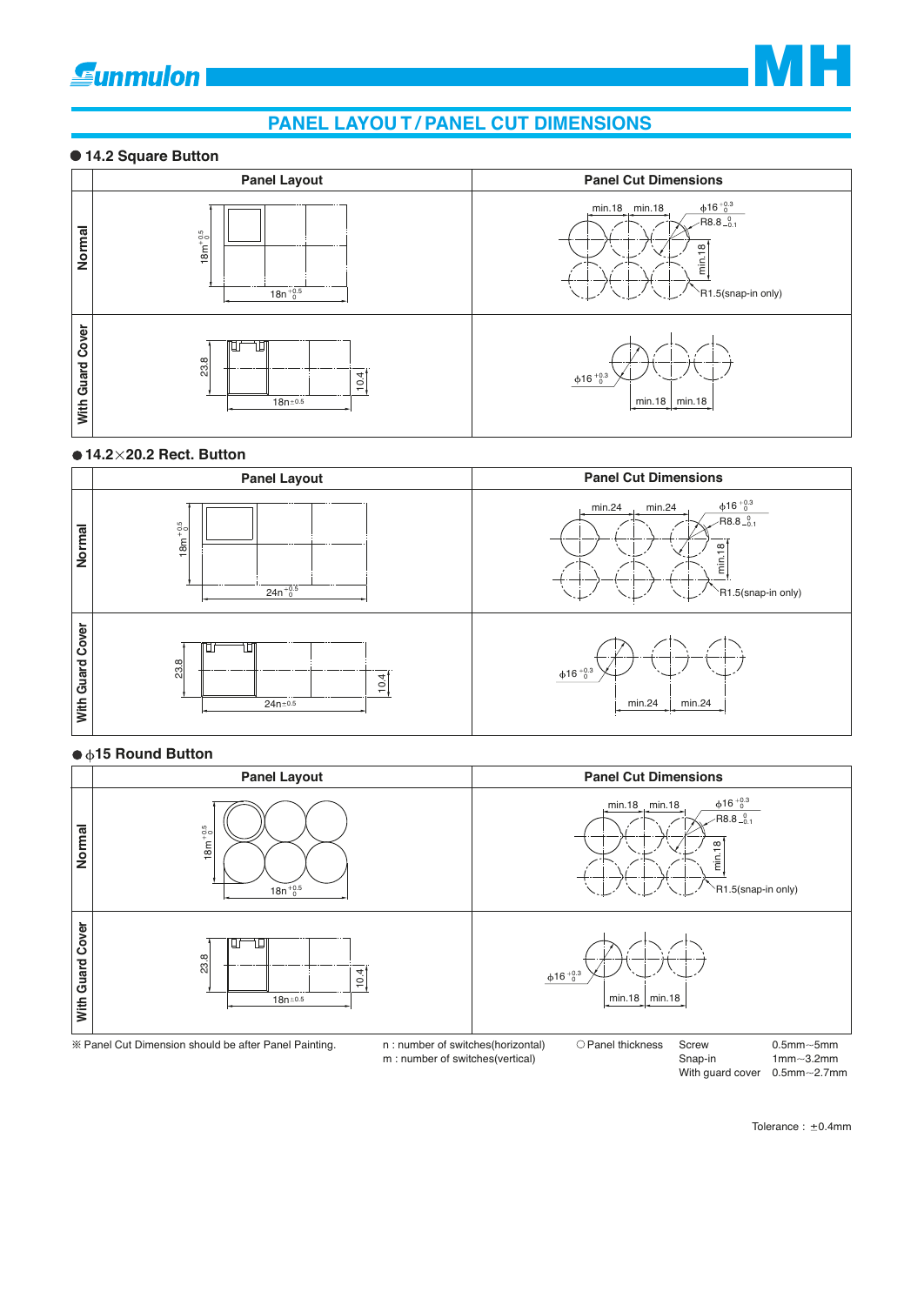

# **OPTIONAL ACCESSORIES**

#### **Water-Proof Cover**

- USE FOR SCREW TYPE ONLY
	- $\phi$ 15 Round Button/ □ 14.2 Square Button





#### Please indicate part numbers when order.

| <b>Button Shape</b>                        | Part Nos. |
|--------------------------------------------|-----------|
| $\phi$ 15 Round Button, 14.2 Square Button | MH-456    |
| $14.2\times20.2$ Rectangular               | MH-494    |

 $\bullet$  14.2×20.2 Rectangular



#### **Guard Cover**

Guard Cover prevents inadvertent or unintentional operations. Button can not be operated unless open clear cover. USE FOR SCREW TYPE ONLY

●  $615$  Round Button, □14.2 Square Button ● 14.2×20.2 Rectangular Button





|        |               | <b>Button Shape</b>       | <b>Black</b> | Glev      |
|--------|---------------|---------------------------|--------------|-----------|
|        |               | ⊕15 Round Button,         | MH-0931-B    | MH-0931-G |
| $\sim$ |               | $\Box$ 14.2 Square Button |              |           |
|        | ω,            | $14.2 \times 20.2$        |              |           |
| 23     | 239<br>$\sim$ | <b>Rectangular Button</b> | MH-0930-B    | MH-0930-G |

Panel Thickness : 0.5mm~2.7mm

#### **Mounting Wrench (Part No. MH-448)**

To mount screw type tightly.



### **FILTER DIMENSIONS**





●  $\phi$ **15 Round Button** 14.2 Square Button ● 14.2 ×20.2 Rectangular Button







5. $\overline{\phantom{a}}$ 

11.85

56. $\mathbf -$ 

<u>بہ</u>